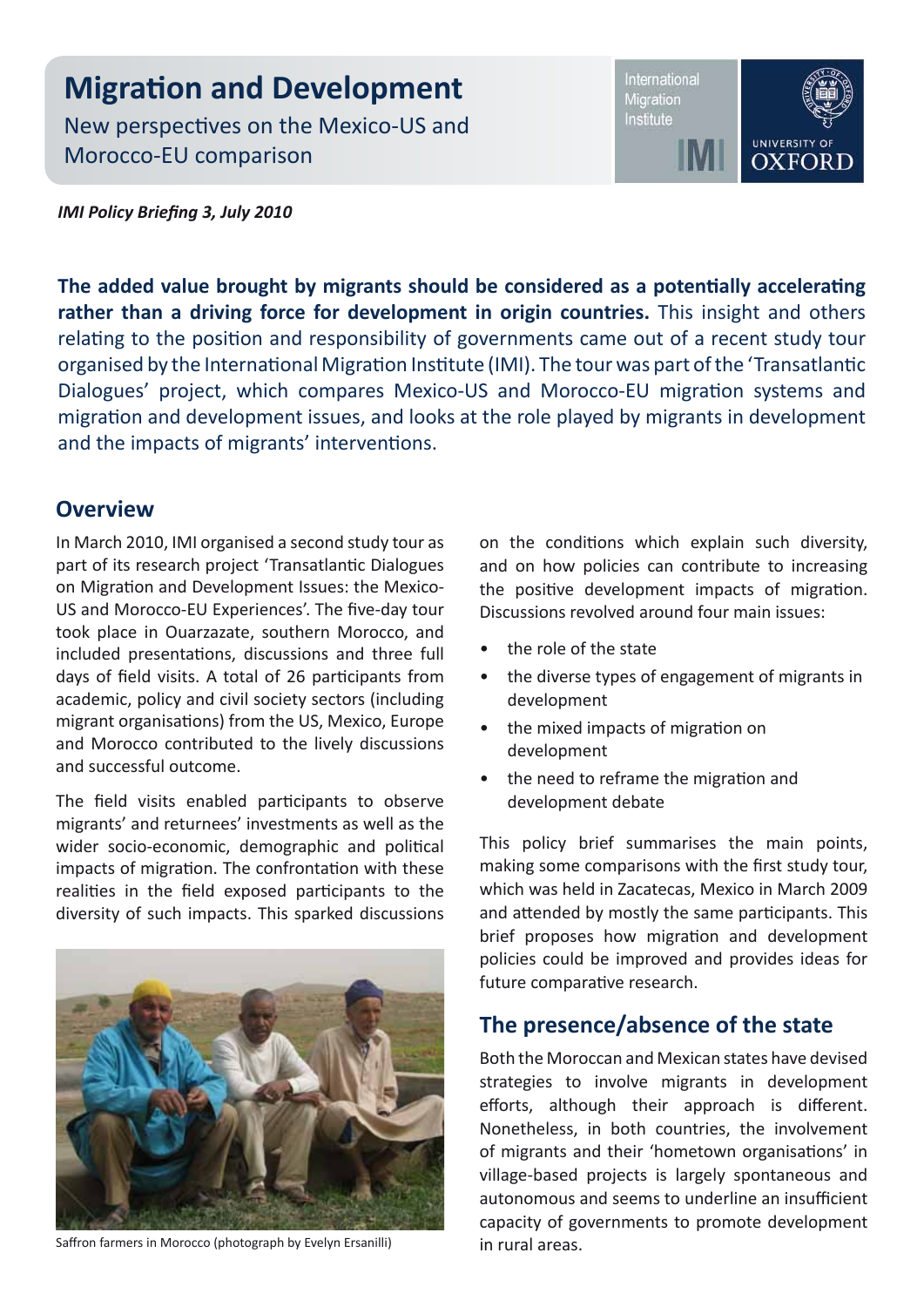- In the wake of structural adjustment policies, the relative absence of the Moroccan state from rural development has **left a vacuum** which encouraged migrant and village organisations to take charge. In Mexico, the lack of a national development strategy to provide public services and promote rural development has led to similar **substitution effects**.
- There is a striking difference in the way in which Morocco and Mexico approach migration and development. In Morocco, the government does not co-fund migrant activities but focuses on general policies to boost rural agricultural and tourism development, while the Mexican government funds migrants' infrastructural projects directly through the 'Tres por uno' programme, but these development activities are not part of a broader development strategy.
- Some migrant organisations and European development agencies have created **cofunding schemes**, which foster collaboration between migrants and traditional development actors, in order to support development initiatives, sometimes in areas such as public infrastructure that can be seen as governments' responsibility. In Morocco, however, some migrant organisations have used their role in rural development projects to **persuade the government that development is possible** and is ultimately its responsibility.
- The co-funding schemes have **created a demand for support from migrants** who previously did not have any intention to invest in Morocco. It is a contentious issue whether such scarce funds should not be used to satisfy the demands of (poorer) non-migrants.



An old Casbah transformed into a guesthouse and camping grounds by a former migrant and his family (photograph by Evelyn Ersanilli)

• Migrant-initiated development schemes are based on the idea that they will encourage return and discourage migration, by creating local economic and employment opportunities. Paradoxically, **migration becomes a medicine to stop migration**. This is based on the debatable stance that migration is undesirable and that development will reduce migration.

#### **Migrants' diverse roles in development**

Migrants have been a conduit for the exchange of information and resources between places of residence and origin communities. Because of this capacity, migrants are often seen as agents of development who can add value by bringing resources and alternative perspectives to development, and can add pressure for government reforms.

But why should migrants be expected to have a particular interest in charity work or in rural development through collective investments in services and infrastructure, when development is generally carried out by governmental or nongovernmental agencies, or by charities?

The expectation that migrants would prioritise collective development projects must be reconsidered. Evidence suggests that the expenditure and investment choices made by migrants primarily reflect their legitimate individual interest in improving the livelihoods of their own families and, to a certain extent, communities. It is unclear why migrants should be burdened with responsibilities that normally belong to national governments and other development agencies.

Migrants can accelerate development through remittance expenditure and investment if general development conditions are favourable in regions of origin. However, the extent to which this is possible also depends on the skills and profiles of migrants. The migrant categories encountered during the field visits were:

- Migrants who are still away and rely on family members to manage their investment in their absence. Return is therefore not a condition for development.
- Returned migrants who have had a long-term plan for investment and are in the process of implementation. Return migration due to a failed migration experience is not likely to yield development activities.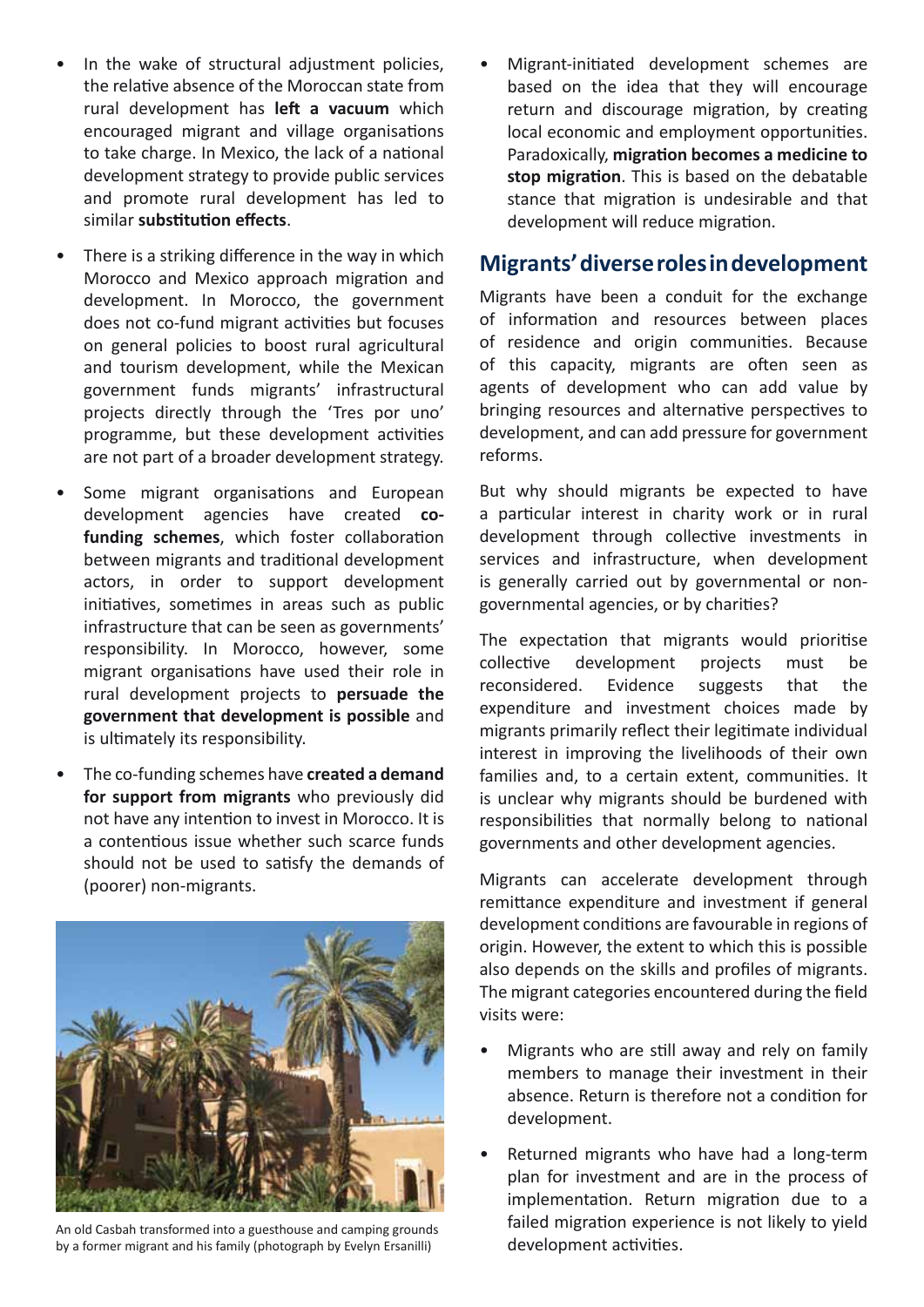- Retired 'pendulum' migrants who divide their time between country of origin and country of settlement, and who manage their investment through transnational connections.
- Highly skilled migrants who can either contribute through direct investment or through the transfer of skills, such as the on-the-job hotel management training provided by the owner of a guesthouse to the local young people he employs (this migrant received formal training in hotel management during his stay in France).
- Internal migrants, who are numerous but rarely taken into consideration, also remit, build houses and belong to hometown organisations created by internal migrants.
- Women and children still hold a secondary role in migration and development. In southern Morocco, women and children of emigrants were a visible part of the landscape as they worked in the fields, weaved carpets and produced handicrafts for tourists. Many Moroccan women have also migrated themselves. However, they play a minor role in male-dominated migrant and village associations and seemed to benefit less from development initiatives.

## **Impacts of migration on development**

It is difficult to define migration impacts on development as either 'positive' or 'negative', because the outcome is heavily dependent on the perspective and timeframe adopted in the evaluation. Some observations to improve our understanding include:

- Many migrants and their families have benefited from migration by improving their standard of living, buying land and water and investing in commercial enterprises. At the same time, migration-induced change has often coincided with increasing social and economic inequalities. For instance, the more dynamic migrant investors appeared to belong to village elite families. This calls into question the idea that migration automatically leads to poverty reduction.
- Migrants' inclination to invest varies according to the specific migration and integration experiences. Greater integration in the receiving societies often coincides with increased capabilities to invest in the origin country. While it is unclear how levels of integration affect migrants' engagement in transnational activities,

the assumption that transnational behaviour is a sign of bad integration is disputable.

- Migrants' activities and types of investments change over time. Until the 1990s, in southern Morocco most investments were in land, housing, education, and individual enterprises such as taxis and grocery stores. The housing investment has generated local employment and at the same time encouraged urbanisation. These houses are a secure form of investment for migrants who return for their holidays and who plan to return upon retirement. More recently, commercial investments appear to have increased and diversified to include income-generating projects in domains as varied as tourism, agriculture and agriculture-related industry.
- The general investment conditions in the countries and regions of origin greatly affect migrants' inclination to invest. Projects that are created within a national strategy for growth, such as Morocco's national '2010 Vision', projects that boost investment in tourism, or government schemes that support farmers to introduce drip irrigation or olive agriculture, encourage migrants to invest.
- The general conditions of a region of origin, including its history and traditions, influence the type and frequency of migrants' involvement. The ancient trading traditions found in the region of Ouarzazate might explain the dynamism found among migrants and their associations.
- If hometown organisations become too involved in co-funding private investments and development schemes, there could be a risk of dependency and a lack of entrepreneurial spirit.

## **Reframing the debate**

The idea of 'making migration work for development' is laden with assumptions and unrealistic expectations of migrants. Evidence suggests that:

- Migrants' interests in development are primarily driven by legitimate individual and family needs. Only secondarily are migrants interested in promoting the development of entire communities and regions.
- Unfavourable economic and political conditions at the local, regional and national levels make investments and development projects difficult